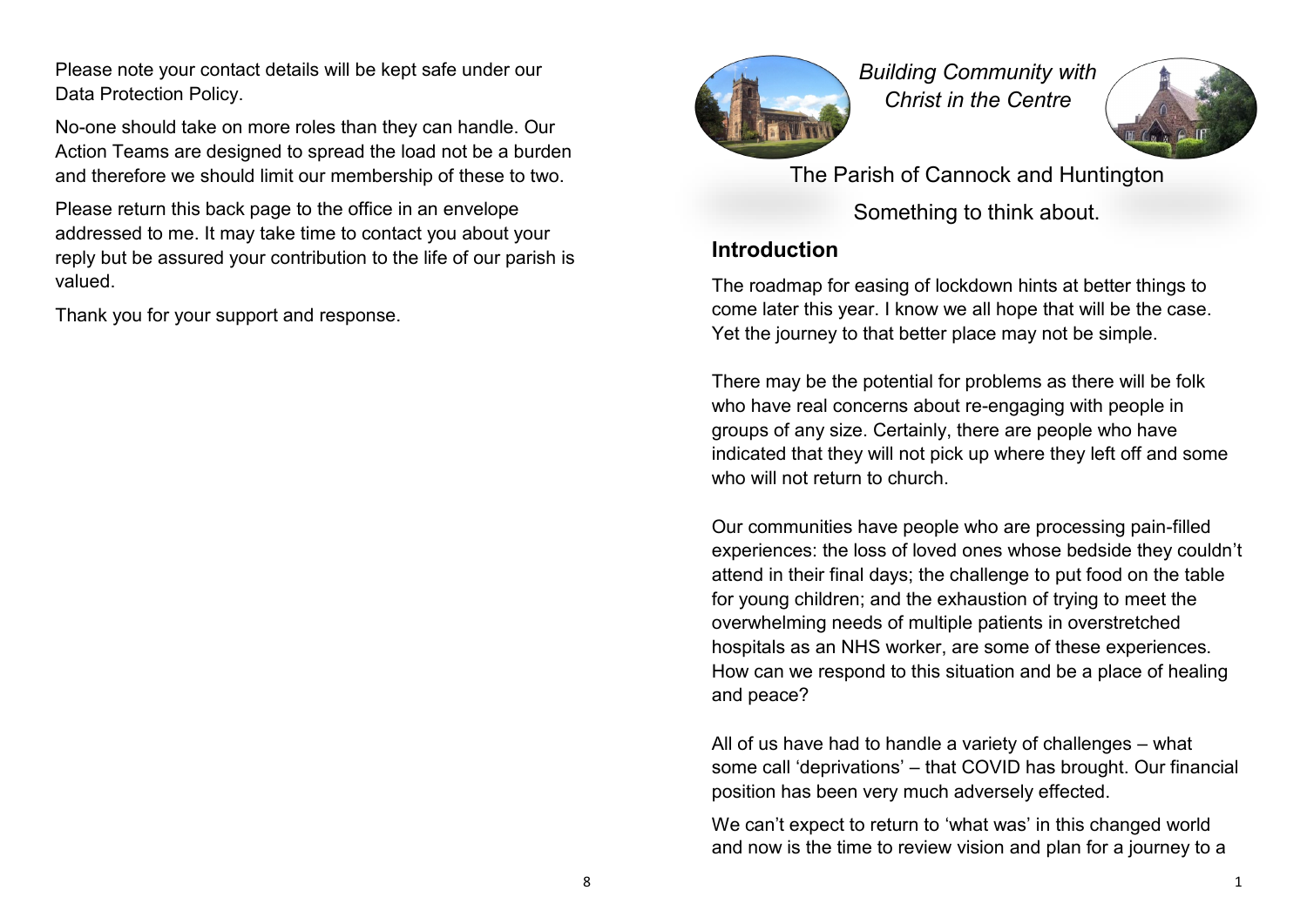better place. Starting my ministry with the parish not long before lockdown has not made communicating vision and strategy easy.

My way of ministry is one of inclusion that endeavours to harness the gifts and experience God has given the church and valuing every person's gift.

This booklet is to help you consider and pray about your response to the APCM. Please help me to get to know you by taking the time to fill in the form on page 7 and returning it to me.

My prayer is that we will move forward together and build community with Christ at the centre.

With prayers for every blessing,

Vicky Fleming

# **A Bible passage for you to read**

# **Ephesians 4:1-16 (NIV)**

Unity and Maturity in the Body of Christ

**4** As a prisoner for the Lord, then, I urge you to live a life worthy of the calling you have received.<sup>2</sup> Be completely humble and gentle; be patient, bearing with one another in love. <sup>3</sup> Make every effort to keep the unity of the Spirit through the bond of peace. <sup>4</sup> There is one body and one Spirit, just as you were called to one hope when you were called;  $^5$  one Lord, one faith, one baptism;  $^6$  one God and Father of all, who is over all and through all and in all.

 $7$  But to each one of us grace has been given as Christ apportioned it.  ${}^{8}$  This is why it says:

# **My interest is..**

| I would like to know more about |
|---------------------------------|
|                                 |
|                                 |
|                                 |
|                                 |
|                                 |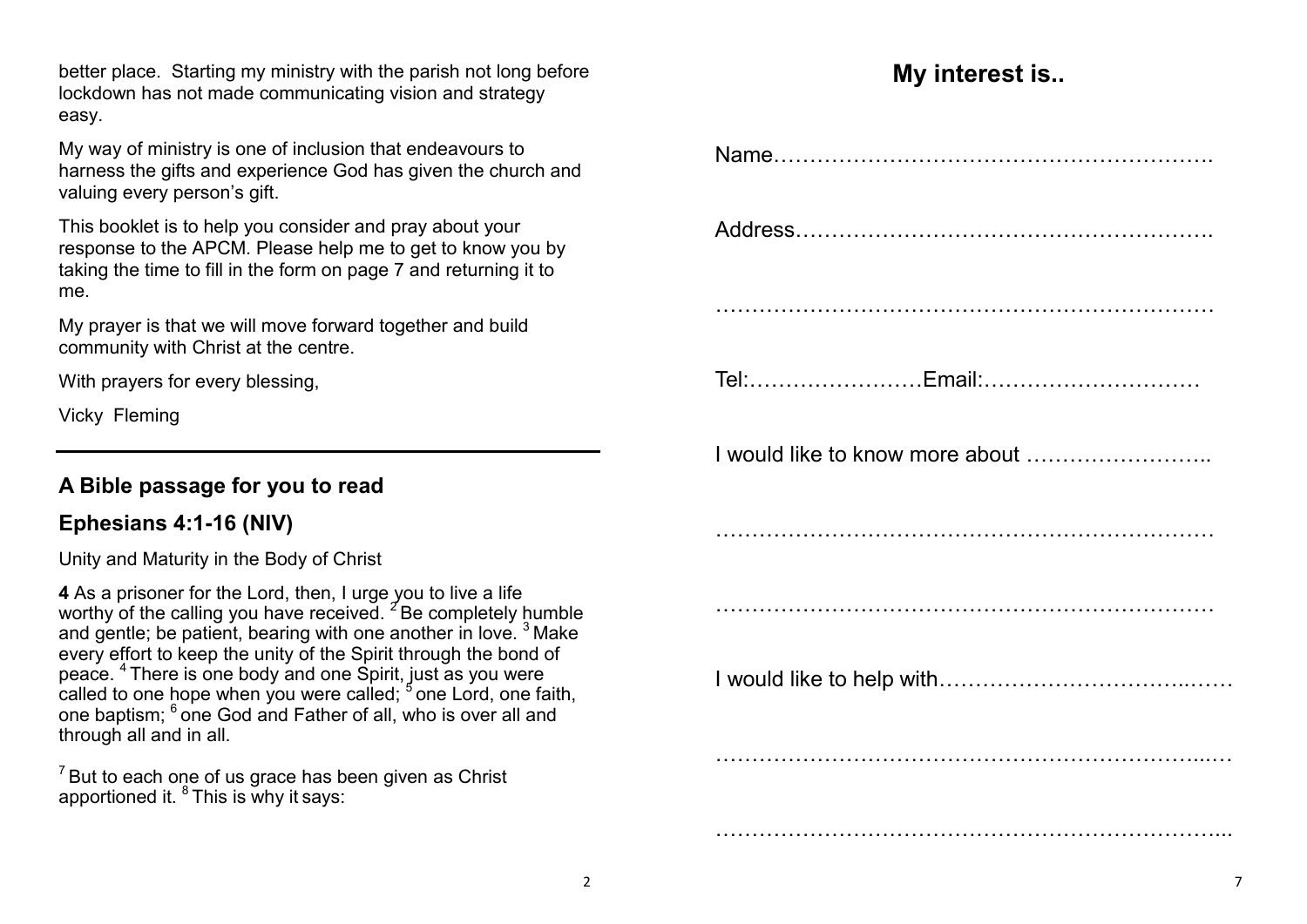## **Areas of Interest**

- The Christian Faith / Alpha Course
- Home groups
- Welcoming people to church services
- Bell ringing
- Reading a lesson in church regularly
- Leading prayers in church
- After service coffee
- **•** Hospitality
- Arranging flowers
- Helping with deliveries of newsletters etc.
- Prayer groups
- Fabric and maintenance
- Pastoral Care
- Finance
- Mission
- Exploring vocation—what is God calling you to?
- Financial contributions—weekly, monthly, quarterly or annually:

By Direct Giving

By Envelope Scheme

Gift Aid

"When he ascended on high, he took many captives and gave gifts to his people."<sup>[<u>b</u>]</sup>

 $^9$ (What does "he ascended" mean except that he also descended to the lower, earthly regions<sup>[\[c\]](https://www.biblegateway.com/passage/?search=Ephesians%204:1-16&version=NIV#fen-NIV-29282c)</sup>? <sup>10</sup> He who descended is the very one who ascended higher than all the heavens, in order to fill the whole universe.)  $<sup>11</sup>$  So Christ himself gave the</sup> apostles, the prophets, the evangelists, the pastors and teachers, <sup>12</sup> to equip his people for works of service, so that the body of Christ may be built up  $13$  until we all reach unity in the faith and in the knowledge of the Son of God and become mature, attaining to the whole measure of the fullness of Christ.

 $14$  Then we will no longer be infants, tossed back and forth by the waves, and blown here and there by every wind of teaching and by the cunning and craftiness of people in their deceitful scheming. <sup>15</sup> Instead, speaking the truth in love, we will grow to become in every respect the mature body of him who is the head, that is, Christ.<sup>16</sup> From him the whole body, joined and held together by every supporting ligament, grows and builds itself up in love, as each part does its work.

What is God saying to us as a church?

What is God saying to us as individuals?

How do you feel about it?